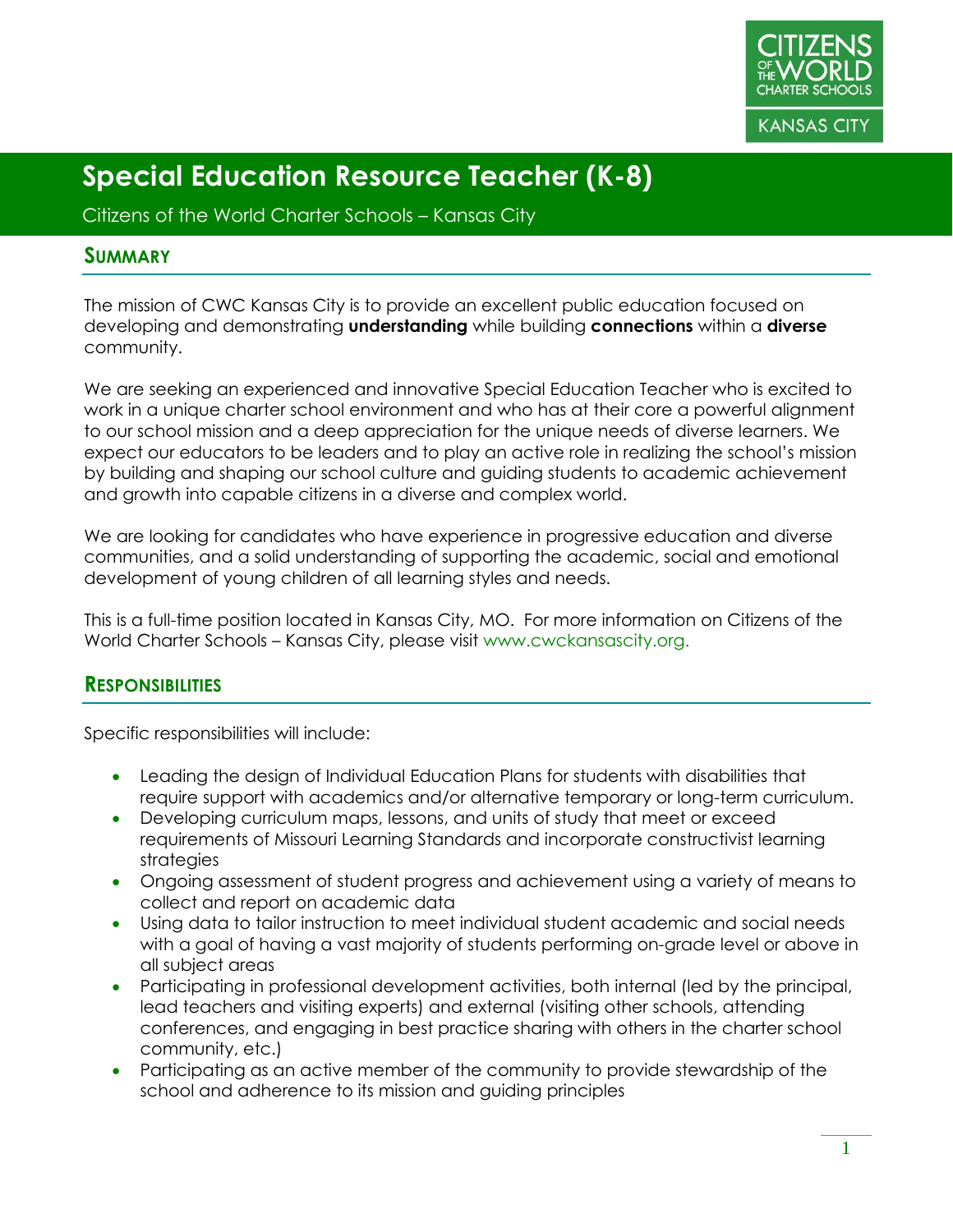

#### Citizens of the World Charter Schools – Kansas City

- Maintaining a high-level of professionalism including meeting deadlines, and commitments to self, students, and the community
- Monitoring and implementing School's compliance with all student Individual Education Plans (IEP's), maintaining active and up to date records
- Assist the Director of Special Education with monitoring and implementing the School's Special Education Program, which includes compliant timely response to parent inquiries, student assessment, and reporting.
- Assist the Director of Special Education with supporting and leading the convening of the Student Support (Success) Teams, providing clear agendas, goals, and documentation of each meeting
- Assist the Director of Special Education with conferencing with teachers, school leaders, and other instructional personnel, external educational agencies, to aid in the development of robust, appropriate, educational programming and supports to students who are at-risk of failure, not meeting school academic goals, and/or currently being supported by a formal IEP.
- Assist the Director of Special Education with overseeing and implementing the School's Response to Intervention program and monitoring and documenting school-wide, including classroom progress toward goals

#### **QUALIFICATIONS & TRAITS**

The ideal Special Education Resource Teacher will have/hold:

- A bachelor's degree (master's preferred) and appropriate Missouri Special Education Certification ("K-12 Mild/Moderate Cross Categorical Special Education" preferred)
- Experience (minimum two years preferred) teaching special education in a K-8 setting
- Exceptional written and oral communication skills
- Experience working in a socio-economic, racial and culturally diverse classroom setting
- An ability to effectively manage and instruct both small and large groups of students
- An exhibited ability to work with children in a caring and respectful manner in order to create a joyful, caring classroom environment where instructional time includes community building, conflict resolution, skill-building, and empowering students to be peacemakers and agents for positive social change
- Knowledge of and experience with Special Education related computer programs to document services, notes, write IEP's, and run all necessary reports.
- Knowledge of all compliance-oriented Special Education timelines, procedures, and processes (generally and within MO DESE)
- Maturity, humility, strong work ethic, sense of humor, and a can-do attitude
- Willingness to explore additional school responsibilities (before/after school care and classes, committee involvement, etc.); stipends may be available for such responsibilities.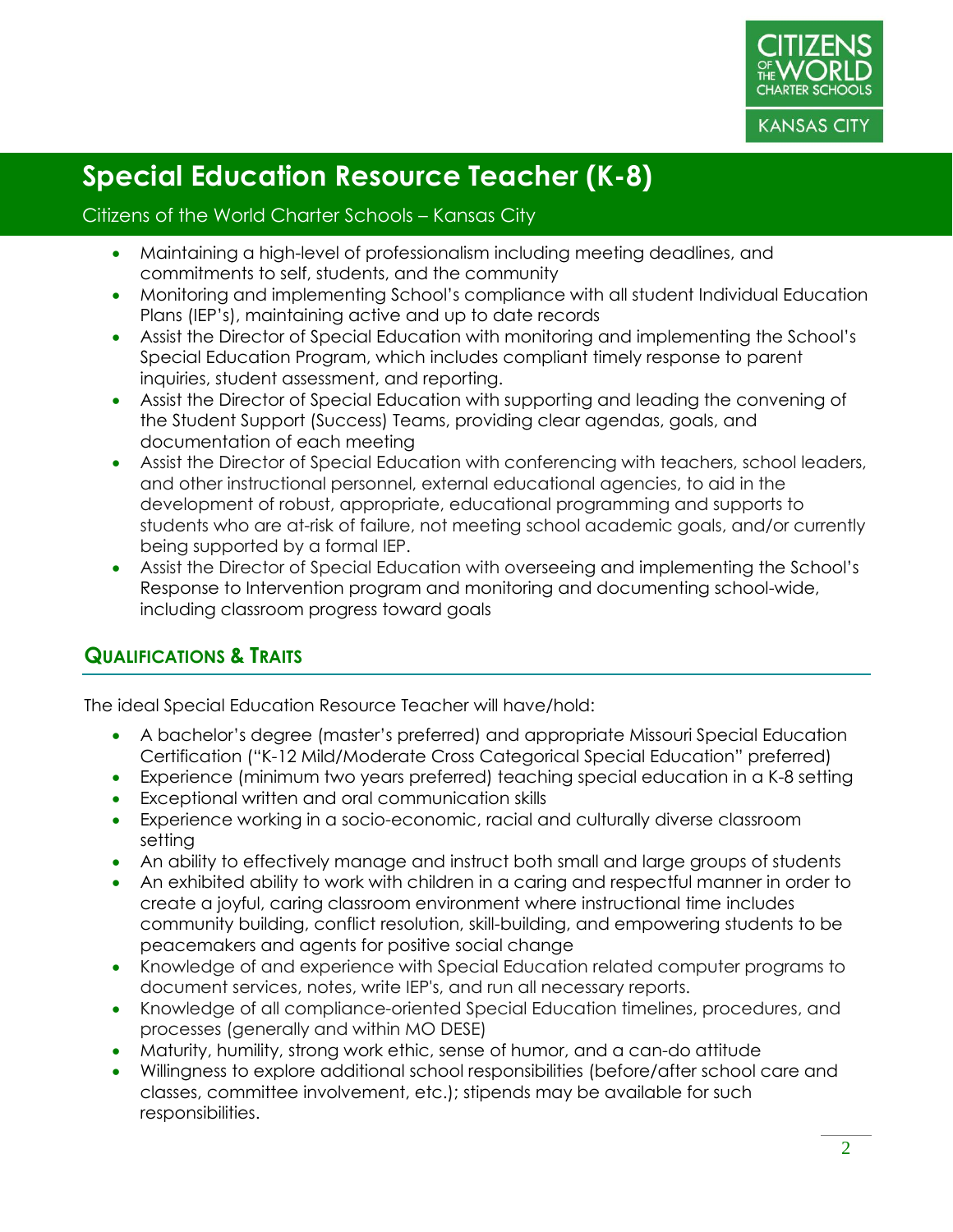

Citizens of the World Charter Schools – Kansas City

• Fluency in Spanish is preferred.

#### **COMPENSATION & BENEFITS**

CWC Kansas City offers competitive salaries commensurate with experience and a comprehensive benefits package. CWC Kansas City is an Equal Opportunity Employer. As an organization that values diversity and aims to serve a diverse group of students, we work to reflect this diversity in our staff as well.

#### **CONTACT**

Please apply online through the BambooHR Application Portal on our website at www.cwckansascity.org/employment. No phone calls, please.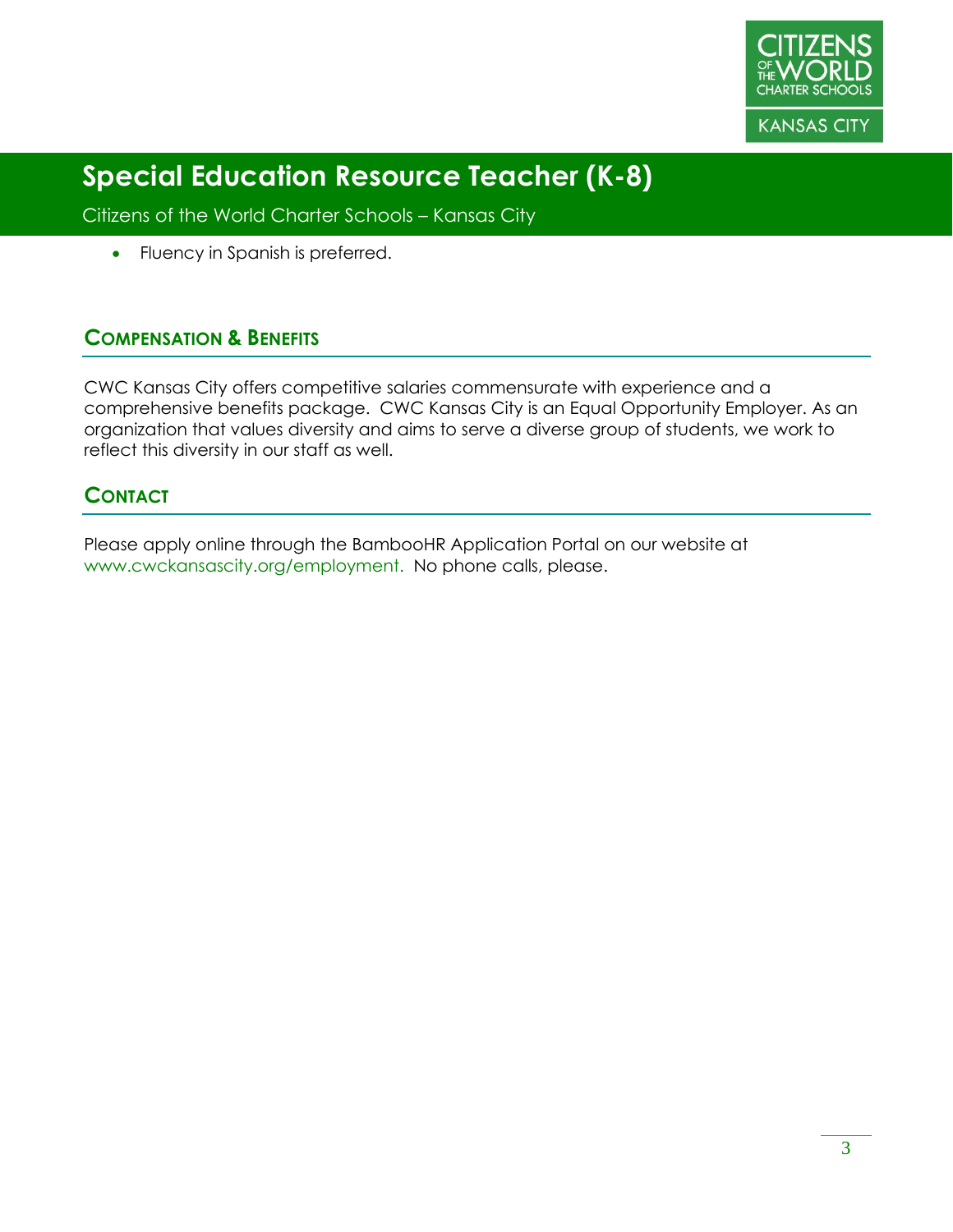

Citizens of the World Charter Schools – Kansas City

### **EMPLOYEE VALUE PROPOSITION**

| <b>Who We Are</b>                                                                                                                                                                                                                                                                                                                                 | <b>Who You Are</b>                                                                                                                                                                                                                                                                                                                                                                             |
|---------------------------------------------------------------------------------------------------------------------------------------------------------------------------------------------------------------------------------------------------------------------------------------------------------------------------------------------------|------------------------------------------------------------------------------------------------------------------------------------------------------------------------------------------------------------------------------------------------------------------------------------------------------------------------------------------------------------------------------------------------|
| We are an intentionally diverse and<br>welcoming community.<br>CWCKC was founded on a belief that we<br>live in a richly diverse world and that<br>diversity makes our experience better.                                                                                                                                                         | You value <b>diversity</b> in all its<br>dimensions and are excited to be<br>part of a school community where<br>that diversity is <b>authentically</b><br>encouraged and celebrated.<br>You understand that <b>identity</b> is an<br>important part of who we are - for<br>both adults and students.                                                                                          |
| We believe education is about more than<br>test scores.<br>Student learning matters and goes<br>beyond just academics. Our teachers<br>focus on the whole child by building our<br>students' socio-emotional skills and<br>helping them develop a deeper<br>understanding of themselves.                                                          | You know that academic learning<br>is important and have experience<br>helping students develop their<br>social-emotional skills.<br>You understand how to <b>balance</b><br>$\bullet$<br>academic rigor with the<br>development of the whole child.                                                                                                                                           |
| Our teaching approach centers students'<br>interests and needs within projects and<br>real-world experiences.<br>We strive to provide learning experiences<br>that are meaningful and make a<br>difference in our school and community.<br>Our teachers engage students in projects<br>based on their interests and individual<br>learning needs. | You are excited about designing<br>$\bullet$<br>project-based learning<br>experiences for students grounded<br>in their interests, experiences, and<br>identity.<br>You value students constructing<br>$\bullet$<br>their own learning to develop a<br>deeper understanding of the world<br>around them.<br>You <b>embrace</b> creativity and risk-<br>$\bullet$<br>taking in lesson planning. |